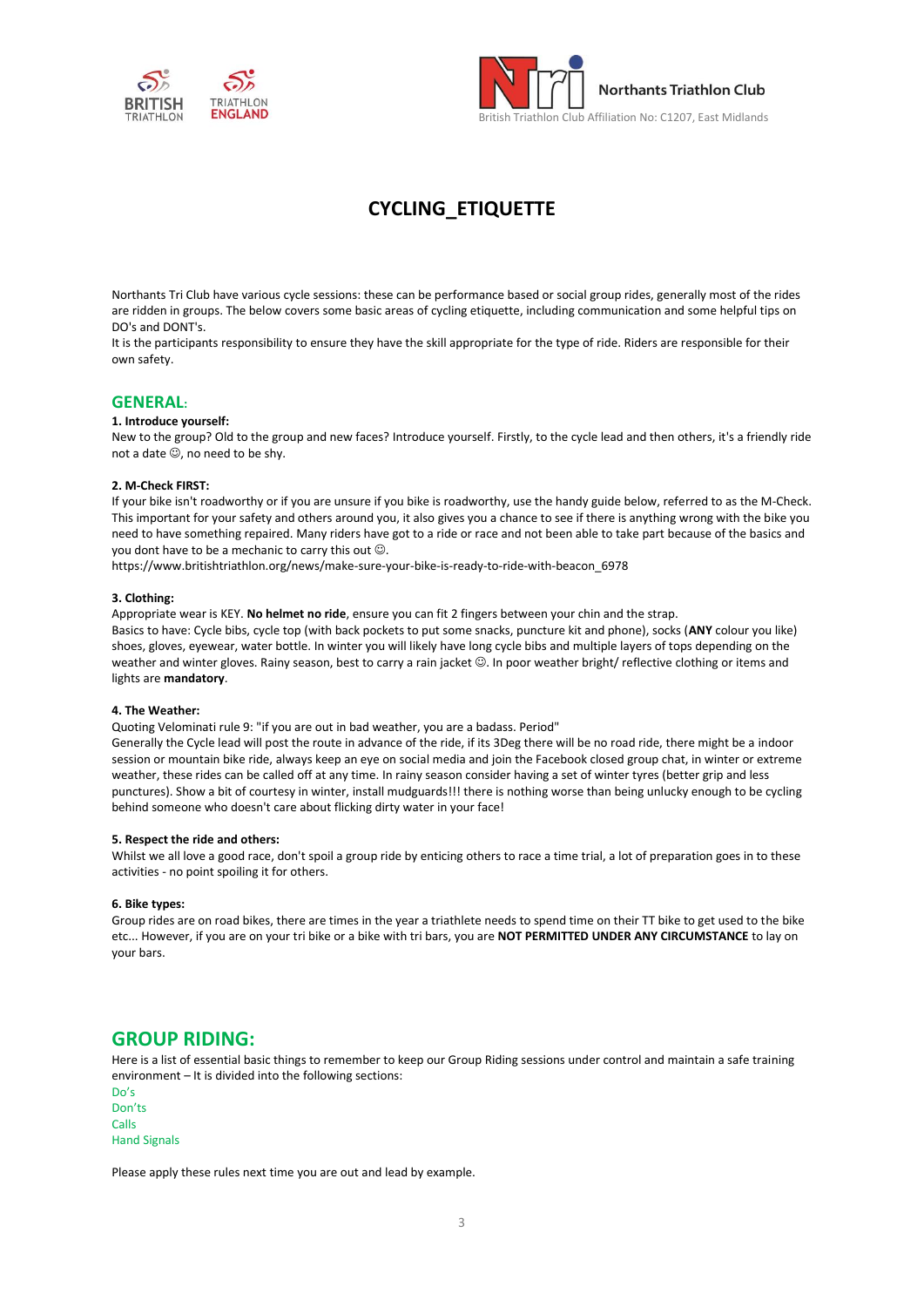



## **DO**

1. Cycle a maximum of two abreast in 2 close parallel lines where appropriate, focus on keeping it neat and tidy.

2. Ride with 1m between your front wheel and the back wheel of the rider in front, as you build confidence the distance can be reduced.

3. Ride directly behind the wheel of the rider in front. DO NOT Half wheel, i.e. your wheel must never overlap the rear wheel of the rider in front.

4. Ride next to the rider next to you, you should be able to touch the shoulder of the person next to you - practice it!

5. Riders at the back of the pack to shout "Car back!" if there are vehicles behind. Listen and act on their calls.

6. Be prepared on small or busy roads to ride in single file.

7. If you are on the front, remember that people are following your calls. If you make a decision to pull out on a roundabout or junction, you need to call "Clear!" or "Wait!" to warn the pack of hazards.

8. Talk to each other. Point out either with hand signals or shouts, all potholes, manhole covers and other dangers in the road that could cause punctures or accidents. Follow the hand signals and calls of the riders in front as they will have seen the danger before you and then you can all communicate down the pack.

9. Brake as gently and smoothly as you safely can when riding in a pack and ride at a steady pace.

10. Cover your brakes at all times.

11. When standing, try to maintain your pace and not stall when behind someone, look out for the stall!

12. If you are at the back of the group and either see someone dropping or if you are being 'dropped' it is **your responsibility** to call to the cyclists in front that the pace is too high. The pack must communicate this up to the front as the lead cyclists will not be aware. IMPORTANT: If you do lose touch with the main group, and you are not familiar with the area, **wait at the next junction**. One of the coaches or an experienced member of the group will come back for you.

13. It is not fair for people in front of you to be expected to know you are coming up or overtaking - ensure you ALWAYS look out for the person in front of you.

14. Slow right down when passing horses, and pass them as wide as it is safe to do so, upon approach shout "cyclist" this will warn the horse without frightening them.

15. If you are feeling tired let people know. Feel free to let people know you are going to stay at the back. **EVERYONE** does this and we are all at different places in our training plan.

16. When the pace is agreed before the ride, be realistic about your ability, let the ride lead know they might adjust it for you but don't wait until it is too late and expect the group to wait for you, they will but it's a bit selfish!

### **DON'T**

1. Don't overlap wheels or half wheel , or nudge in between the wheels of the riders in front. It's dangerous and can cause everyone in the pack to fall.

2. **NEVER** signal to a car that they may pass.

3. Don't make any sudden movements/changes in direction off your line when in the pack. Someone following your wheel needs to trust you. Equally, if you are behind, it is **your responsibility** to look at the persons movements in front of you.

4. Don't stop pedalling if you are on the front, even on downhill's. The cyclists behind you will read this as you slowing and could be forced to brake and bunch up.

5. Don't "zone out" on the wheel in front. Keep aware of everything that is going on around you, look ahead and that way you can avoid most hazards. For the same reason NO headphones, MP3 players etc are allowed and phone calls should only be made/received when you are stationary and at a designated rest point.